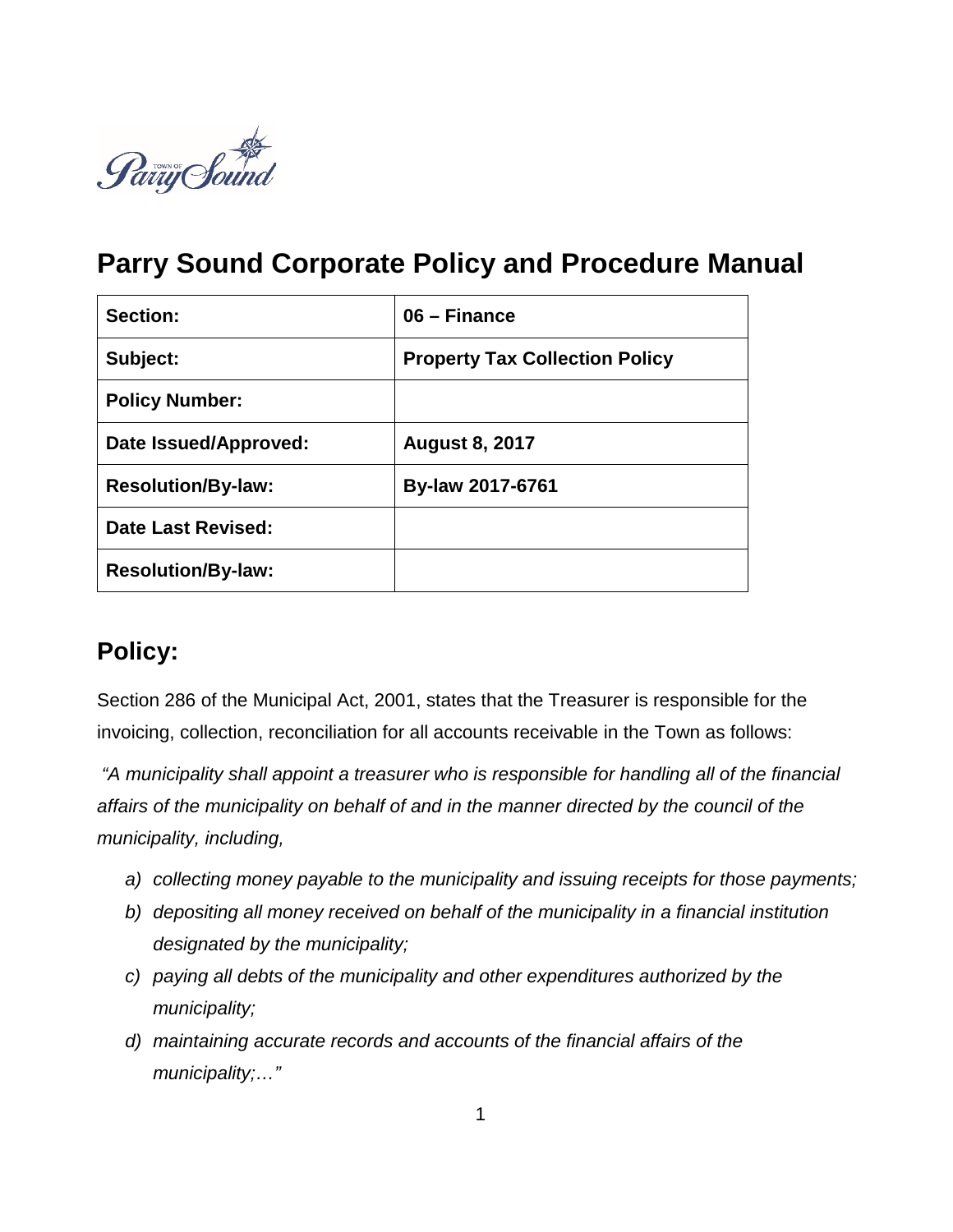Use of the terms Treasurer and Director of Finance and POA Court Services are interchangeable for the purposes of this policy. As approved by By-law, the Revenue and Taxation Supervisor has been delegated authorities of the Treasurer with regard to tax collection. Reference to the Revenue and Taxation Supervisor provides the same responsibility to the Treasurer where appropriate.

## **Purpose:**

The purpose of this policy is to establish the responsibilities, internal controls, authorizations and procedures for the accurate and timely preparation and collection of property taxes.

## **Procedure:**

The following guidelines are followed to ensure timely billing of tax levies and other accounts receivable:

#### **General**

- 1. This policy provides direction to staff in the Finance and POA Department regarding the timely and efficient billing and collection of property tax levies.
- 2. The Town of Parry Sound will follow a prescribed policy for the billing and collection of property tax levies. This policy will conform to current legislation and the Municipal Act, 2001. Where this policy contradicts legislation of the Province of Ontario or the Government of Canada, the legislation shall be followed.
- 3. This policy does not relate to the Town of Parry Sound Water and Wastewater billing. These utilities are covered under the Water and Wastewater By-law. When and if outstanding water and wastewater balances are transferred to the tax roll, at that point this policy shall take effect for said balance.
- 4. This policy will provide an open, transparent and consistent framework for the billing and collection process. Municipal staff and Council shall reference this document when communicating with the public regarding property taxes.
- 5. As tax billing and collection is the primary source of revenue for the Town of Parry Sound, this policy will help to: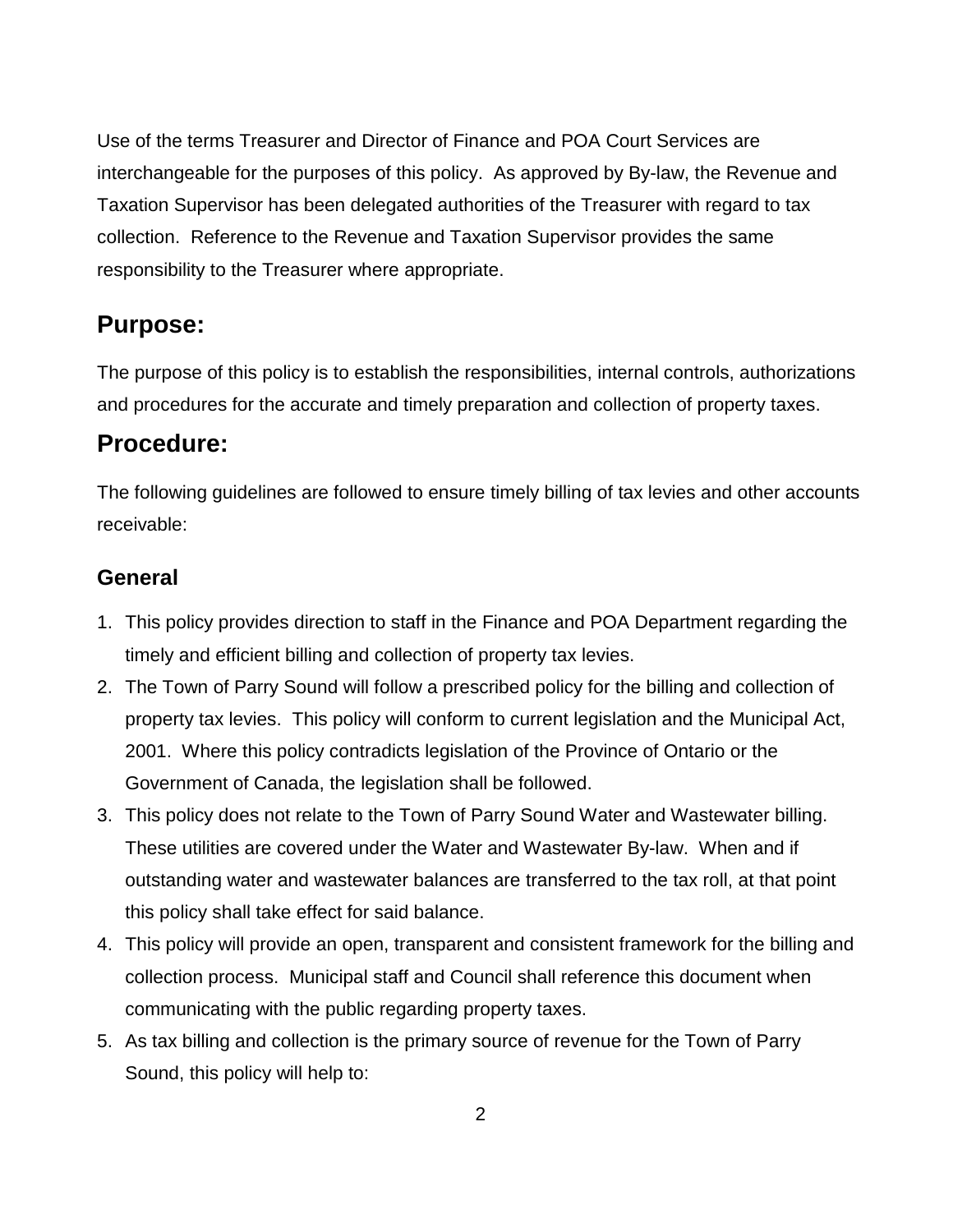- a) Streamline activities and eliminate questions as to the appropriate steps required for collection;
- b) Set out consistent guidelines to be followed with regard to collection of property tax payments to the Town;
- c) Establish a written policy outlining the procedures to be followed by staff in the Finance and POA Department; and
- 6. Ensure all activities conform to the current legislation. Real property tax is levied on the assessment for real property within the Town of Parry Sound in accordance with Section 307(1) of the Municipal Act, 2001

#### **Issuance of Property Tax Bills**

- 7. The following guidelines apply to the issuance of property tax bills:
	- a) Taxes are deemed to be levied and become due on Janaury 1 of the taxation year to which they apply, except where otherwise required by law
	- b) Interim Tax Bills will be issued in February as specified in the annual by-law passed to establish the interim levy.
	- c) The amount billed will be no more than fifty percent (50%) of the previous year's total taxes and may include up to fifty percent (50%) of any Local Improvement, Business Improvement Area (ie. The Downtown Business Association) charge or other special charge as required under provincial legislation.
	- d) Amounts deemed to be taxes, or items with priority lien status will be included on the interim bill at one hundred percent (100%). These items may include, but are not limited to, outstanding water and wastewater fees, and Provincial Offences Act fines.
	- e) Final Tax Bills will be issued in July as specified in the annual by-law passed to establish the final tax rates.
	- f) Taxes due may be paid in four installments without interest or penalties as follows:
		- 50% of interim bill on the last Friday of March;
		- 50% of interim bill on the last Friday of May;
		- 50% of final bill on the fourth Friday of August;
		- 50% of final bill on the fourth Friday of October;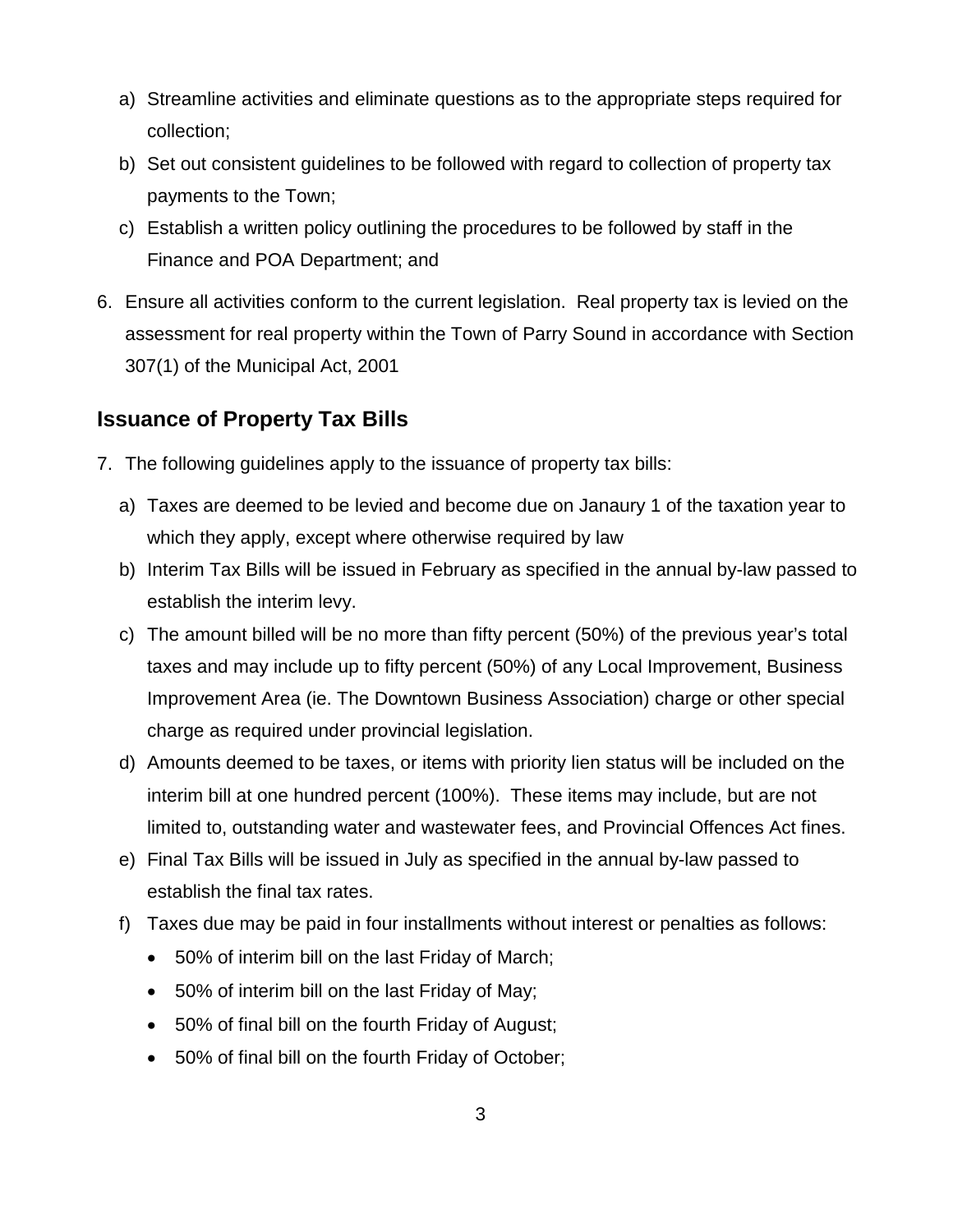- g) Where an installment date identified above falls on a statutory holiday, the installment date shall be following business day.
- h) The amount billed will be calculated based on the assessment value on the returned assessment roll and the final levy as approved by Council through the Annual budget and the associated by-law passed in accordance with Section 312(2) of the Municipal Act, 2001.
- i) Tax bills will contain all required information as set out in Section 343(2) of the Municipal Act, 2001 and any other information deemed necessary by the Director of Finance.

#### **Mailing**

- 8. Where allowed by legislation, and where available, provision of tax bills, arrears notices, and other related correspondence may be provided electronically.
- 9. The Municipal Act, 2001 Section 343 (1) requires tax billings to be post marked and mailed no less than twenty-one (21) calendar days prior to the due date. When possible, the Town will mail the bills at least thirty (30) calendar days before the due date.

#### **Supplementary Tax Billings**

- 10.**Omissions** Section 33 of the Assessment Act allows for the taxation of real property that has been omitted from the roll. This provision allows for taxation in the current year, plus an additional two preceding years. These will be taxed at the appropriate rate for the effective years.
- 11.**Additions** Section 34 of the Assessment Act allows for the taxation of assessment that has increased in value or has been added to the return of the last revised roll. These taxes apply only to the current taxation year.
- 12.Supplementary tax bills will be generated as soon as possible after each Supplementary Roll is received from MPAC, however will not be before July. The bills will be processed and mailed in the same manner as the interim and final tax bills. The due date shall be set no earlier than 21 calendar days after the date of the tax bill.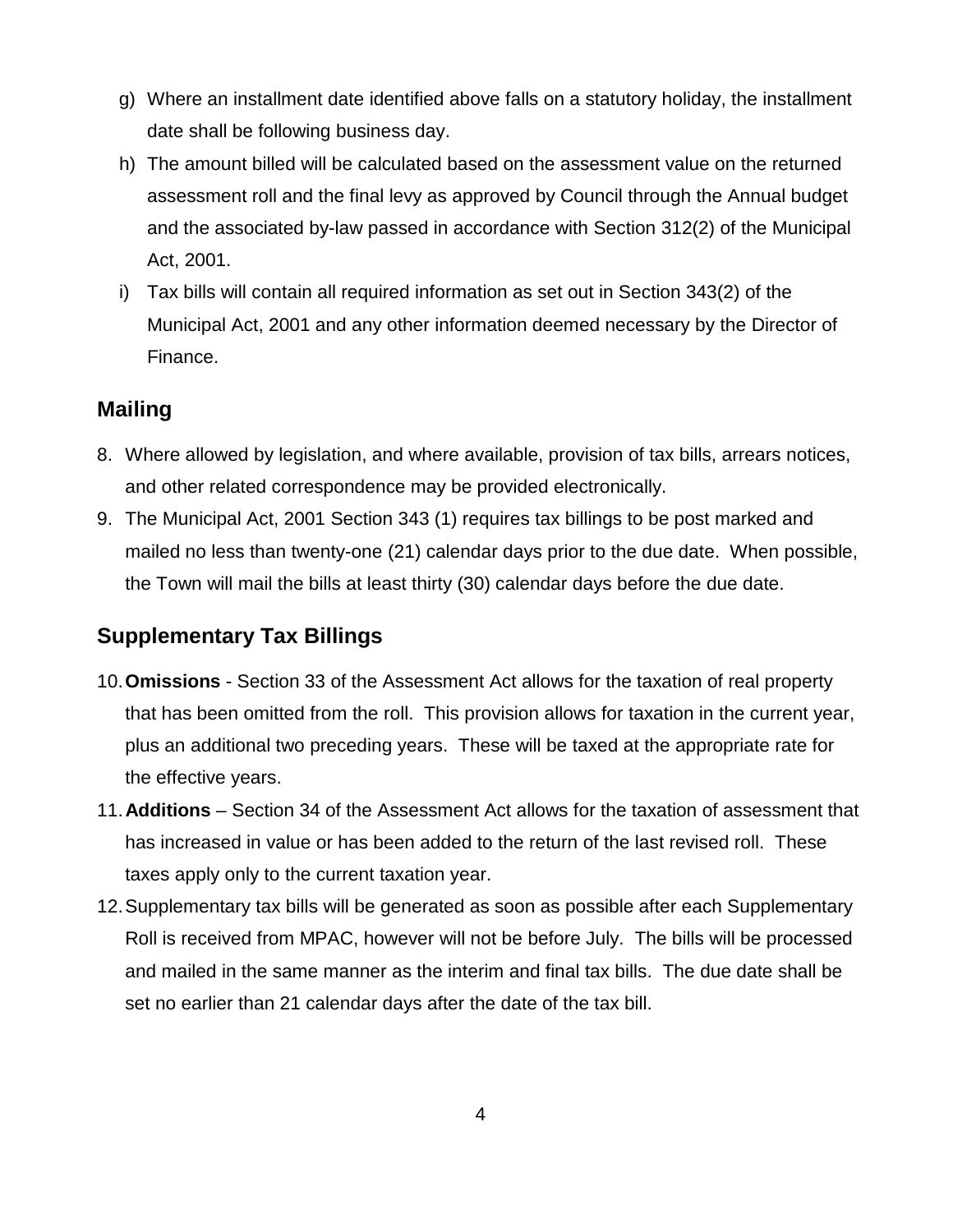### **Application of Payments**

- 13.Section 347(1) of the Municipal Act, 2001 outlines how payments are applied to outstanding balances:
	- a) The payment shall first be applied against late payment charges owing in respect of those taxes according to the length of time the charges have been owing with the charges imposed earlier being discharged before charges imposed later (ie. Longest outstanding interest or late payment charges first).
	- b) After all outstanding late payment charges, the payment shall be applied against taxes owing according to the length of time they have been owing, with taxes imposed earlier being discharged before taxes imposed later.
	- c) Part payment will not be accepted on a tax account where a tax arrears certificate has been registered against the property unless an extension agreement has been granted by Council.
- 14.Section 341 of the Municipal Act, 2001 provides that a municipality may apply refunds from appeals to the current tax liability. The Town will apply any refund resulting from an appeal, request for reconsideration, or other legislative reduction first to the taxpayers account. A taxpayer may request a refund of a credit balance in writing after the final tax bills have been issued.

#### **Accepted Payment Methods**

- 15.Payments are payable to the Corporation of the Town of Parry Sound, 52 Seguin St. Parry Sound, ON, P2A 1B4
- 16.The following payment methods are accepted for property taxes:
	- a) Cash payments may be received in person (Monday to Friday between 8:30am and 4:30pm) at the reception desk of the Municipal Building.
	- b) Telephone or internet banking;
	- c) Cheques may be delivered in person (Monday to Friday between 8:30am and 4:30 pm), dropped in the after-hours mailbox at the front of the Municipal Building, or mailed. The date of the payment must be no later than the installment date in order to avoid interest and penalties;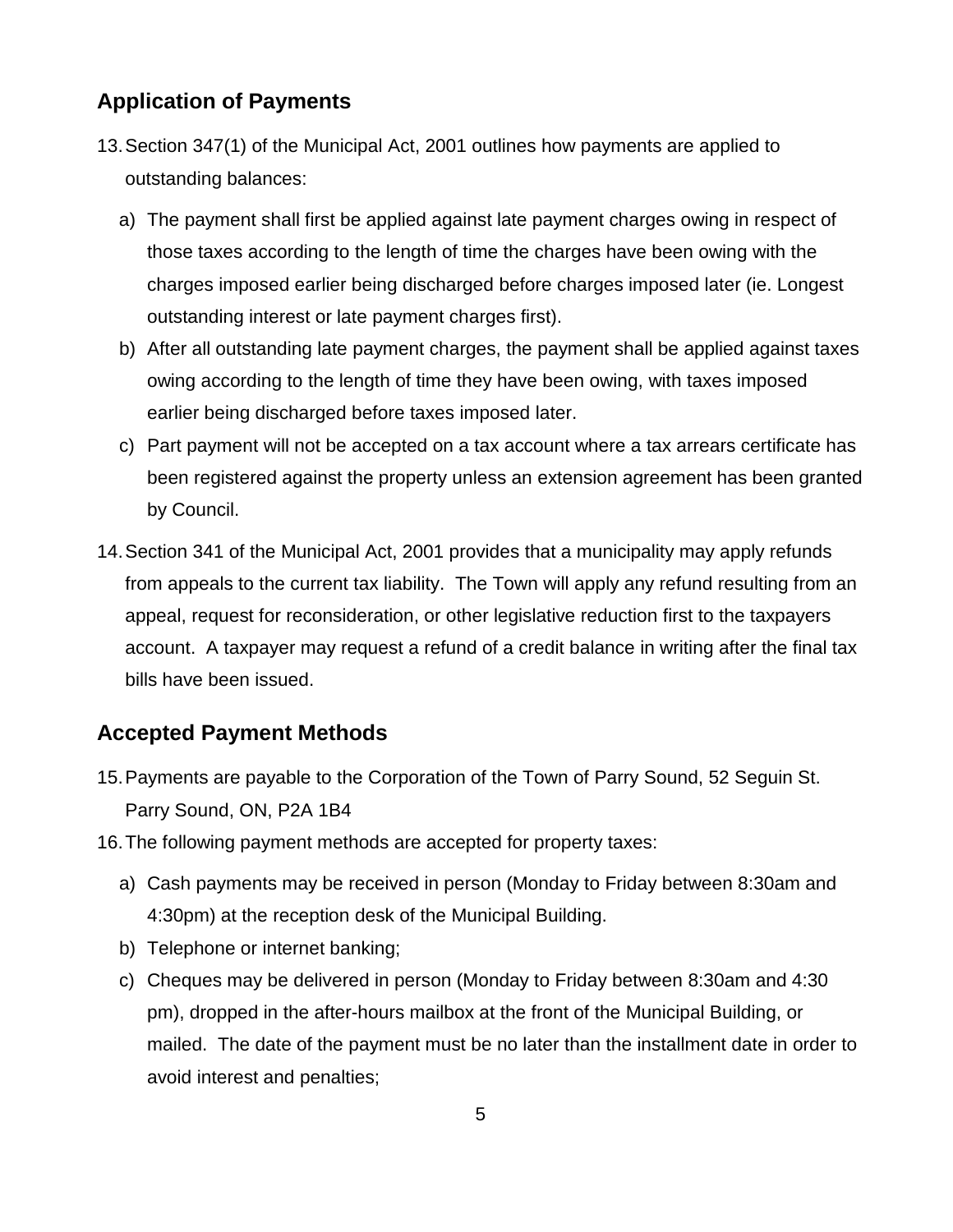- d) Payments may be made at most Canadian financial institutions. The date of the tellers stamp is considered to be the date of payment;
- e) The Town offers a monthly pre-authorized payment plan over 10 ten months;
- f) Payments made by a mortgage company or financial institution on behalf of a taxpayer; and
- g) Payments may be made via credit card, where and when accepted by the Town.
- 17.Payment tendered in US funds will be accepted based on the exchange rate established by the Town's bank on the day of the deposit.
- 18.Third party cheques will not be accepted
- 19.An individual who has had two (2) payments returned within a 12 month period is no longer eligible for PAP. Any cheques would also then have to be certified.

#### **Outstanding Taxes General Procedures**

- 20.Review of all past due accounts will be done on a monthly basis. An updated Arrears Report will be generated at least three (3) times per year.
- 21.Arrears notices are mailed after each installment date (March, May, August, October) and in the month of December. The first four notices are mailed only to taxpayers with a balance of \$20.00. The December notice is mailed to all taxpayers with a balance of over \$10.00
- 22.Form or personalized letters are sent out after the final tax due date to all property owners with outstanding balances over one year old. The letter will request payment or response by a specific date. An additional letter will be mailed after the interim tax due date if no response is received.
- 23.When possible, telephone contact will be made to taxpayers with large past due balances, or balances which are one year and six months in arrears.
- 24.The Revenue and Taxation Supervisor will encourage property owners in tax arrears to establish a monthly payment plan to repay outstanding taxes in a timely manner.
- 25.Payment plans shall be designed to ensure that arrears in second year are repaid within six months.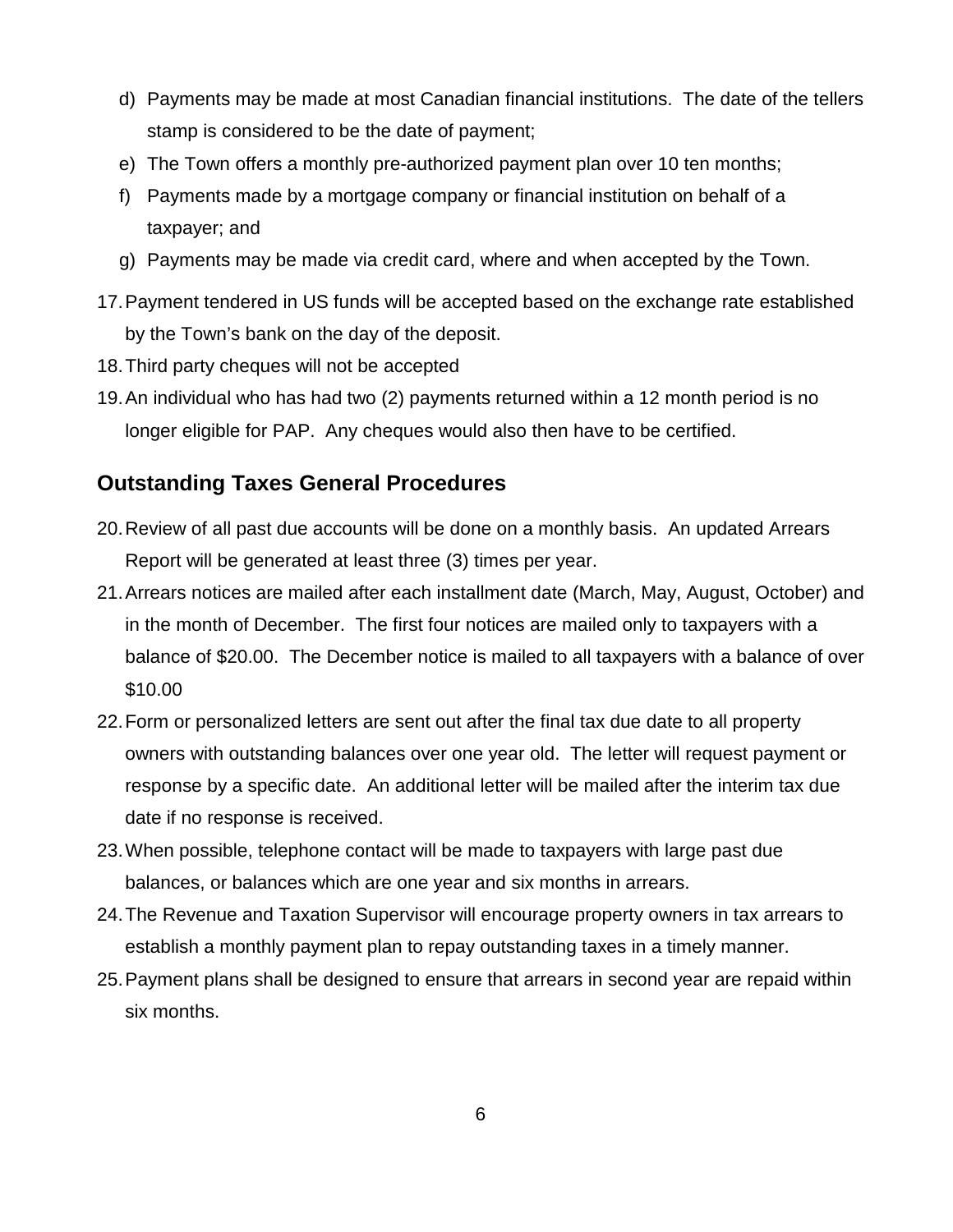#### **Collection Methods**

- 26.There are four basic remedies used by the Town to enforce payment of property taxes owing:
	- a) Penalty / Interest Interest shall be assessed at the rate of 1.25%, or the highest rate allowed under the Municipal Act, and will be added to all outstanding accounts on the first day of the month following the due date. Penalty and interest will not be compounded.
	- b) Rent Attornment Rent attornment is only available for tenant occupied properties only. Where taxes are owed in respect of any land occupied by a tenant, the treasurer may give the tenant notice in writing requiring the tenant to pay the rent in respect of the land to the treasurer as it becomes due up to the amount of taxes due. This option will be carefully considered as it may impose undo hardship on the property owner making it hard for them to meet their other financial obligations
	- c) Bailiff Action Bailiff action may be used as provided for in Section 349 of the Municipal Act, 2001. Taxes may be recovered as a debt due to the municipality from the taxpayer originally assessed for them and from any subsequent owner of the assessed land or any part of it.
	- d) Tax Registration / Tax sale Tax registration and sale falls under Part XI of the Municipal Act, 2001 and applies to properties that are in arrears for the preceding two years. The property owner or interested party has one year from the date of registration in which to redeem the property for all taxes, interest and penalty outstanding plus associated legal and/or administrative costs. The Town may use a tax registration firm to process all required statutory notices, or they may use a local legal services firm. The use of tax registration and tax sale is a last resort and will be avoided where possible through the establishment of a repayment plan.
- 27.Any notice sent by ordinary mail is considered delivered to and received by the addressee unless the notice is returned by the Post Office or an error in the mailing address is proven.
- 28.It is the taxpayer's responsibility to notify the Town of Parry Sound of any mailing address changes. Section 343(6) of the Municipal Act, 2001 identifies that tax bills shall be sent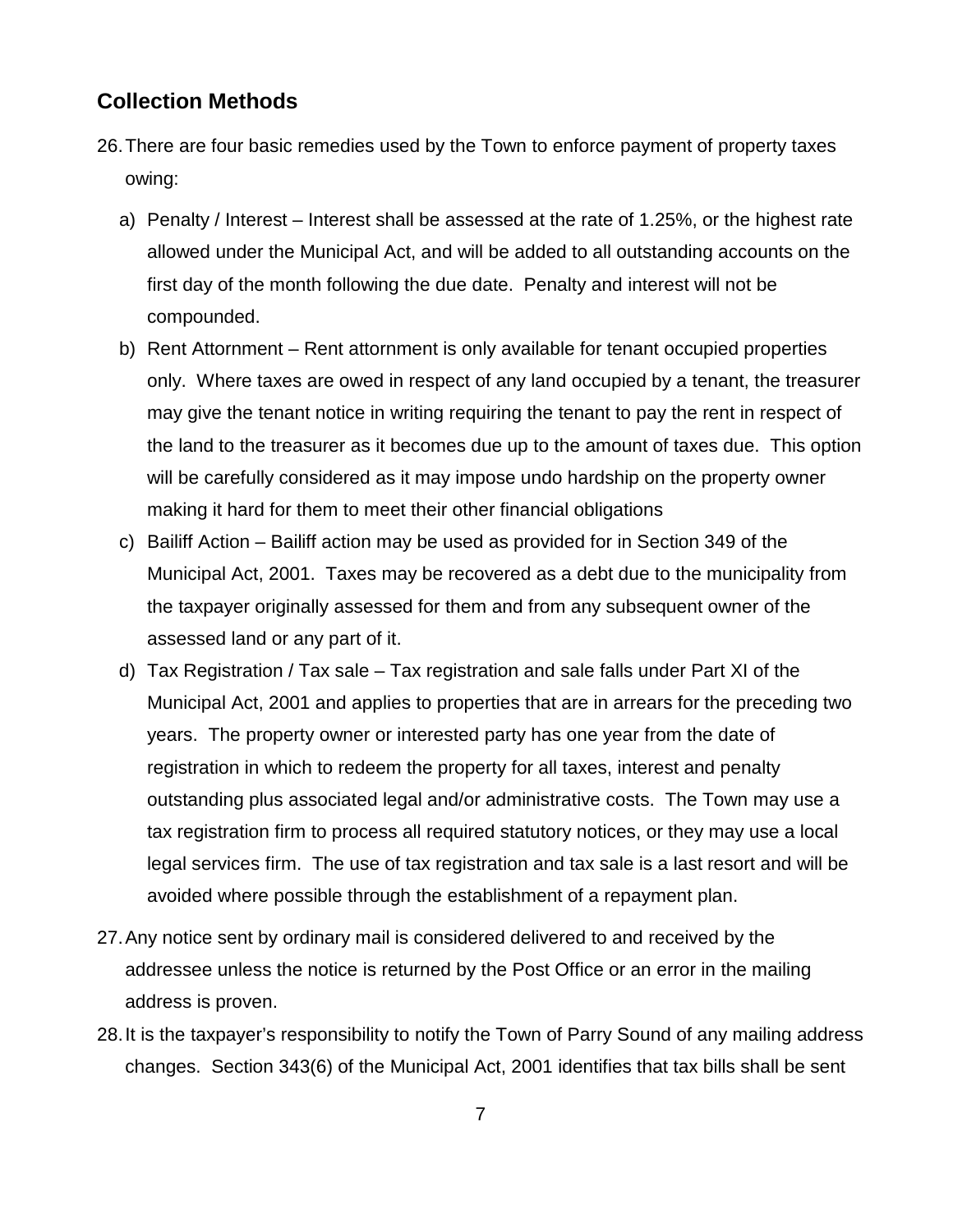to the taxpayer's residence or place of business or to the premises where the taxes are payable for, unless the taxpayer directs otherwise. The direction by the taxpayer continues until it is revoked in writing by the taxpayer.

- 29.For tax accounts approaching two years in arrears in January of the following year, a collection letter will be sent out in December to the property owner(s) advising of the tax arrears situation and requesting, as a minimum, full payment or satisfactory payment arrangements of the amounts subject to tax registration.
- 30.If there is no response to the collection letter, a final notice will be mailed on the first week of January indicating that the no further partial payments will be received and that the property legislatively qualifies for the Tax Registration process and the Town has initiated these proceedings.
- 31.Where a taxpayer has a balance in second year arrears and breaches a payment plan, the Revenue & Taxation Supervisor shall immediately inform the taxpayer that no further partial payment will be received and forward the file for tax registration.
- 32.Where a taxpayer has breached payment arrangements in the preceding two years, the Town will not enter into a payment arrangement unless 50% of the taxes outstanding are paid as a good faith payment.
- 33.The Director of Finance and/or Revenue and Taxation Supervisor have the authority to exercise discretion in the application of these policies where unusual circumstances are apparent. The guiding principles for this discretion shall be ensuring legislative requirements are met, ensuring fairness to all taxpayers, and the overall best interests of the Corporation are met.
- 34.In some circumstances, there remains a balance owing on a taxpayers account after a payment is received, which is often a result of interest being added to the account after a payment amount was agreed upon and mailed. When the remaining amount is small enough that it is not cost effective to incur the costs of collection, it may be expedient to write off the amount. The Director of Finance and POA Court Services shall approve such write-offs for outstanding amounts less than \$10.00
- 35.Late payment charges are adjusted only in the following circumstances:
	- a) Taxes are adjusted under Sections 354, 357, 358 of the Municipal Act, 2001;
	- b) Taxes are adjusted following an Assessment Review Board decision;